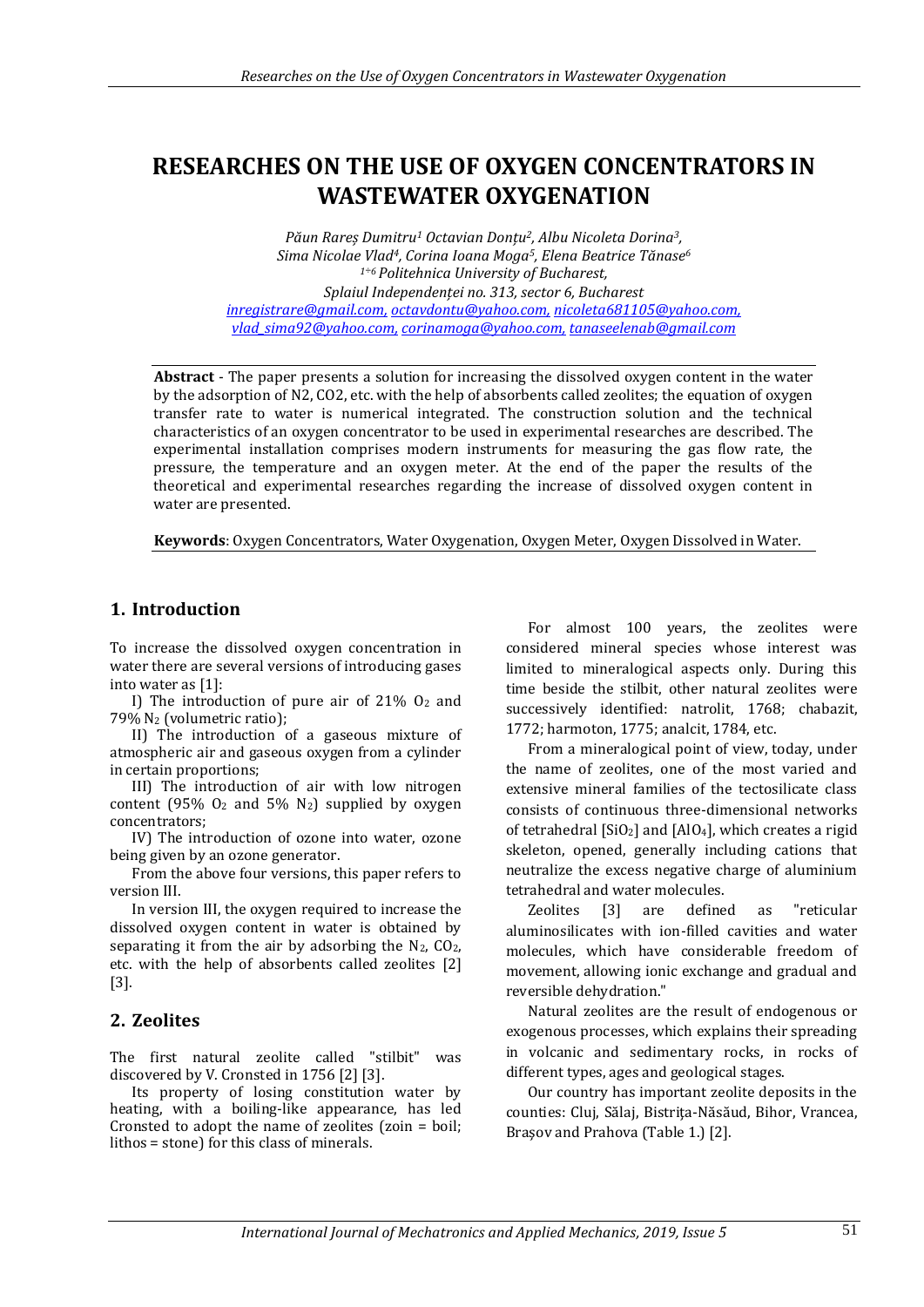| No. | Name          | Distribution                   |
|-----|---------------|--------------------------------|
| 1.  | Analcit       | Tulgheșului Mountains,         |
|     |               | Moldova Nouă                   |
| 2.  | Canerinit     | Ditrău, Ogradeva               |
| 3.  | Chabazit      | Muncelul Mic, Tebea, Moldova   |
|     |               | Nouă, Baia Mare, Bucharest     |
| 4.  | Clinoptilolit | Mirşid-Sălaj, Pîglişa-Cluj     |
| 5.  | Gmelinit      | Techerău, Vălisoara, Balsa     |
| 6.  | Epistilbit    | Vata de Jos, Tihles Mountains, |
|     |               | Săcărâmb                       |
| 7.  | Heulandit     | Poiana, Techerău, Căprioara    |
| 8.  | Natrolit      | Svinita, Techerău, Almașul     |
|     |               | Mare, Plopiş                   |
| 9.  | Stilbit       | Muncelul Mic, Moldova Nouă,    |
|     |               | Săcărâmb                       |
| 10. | Stellerit     | Poiana, Metalici Mountains     |
|     |               |                                |

*Table 1. Natural zeolite deposits*

As far as the list of synthetic zeolites is concerned, it is much more difficult to establish, both because of the large number of new structures that are communicated annually and due to some misconceptions and misalignments. It can only be appreciated that their number is now over 100.

Synthetic zeolites are obtained by crystallizing hydrated aluminosilicates gels generally prepared from aluminate and silicate aqueous solutions or from reactive solid phases under various temperature and pressure conditions as well as artificial zeolitization of natural raw materials.

The researches on physicochemical properties of zeolites have found many uses as follows:

• Zeolite minerals have found a growing application in the field of environmental pollution reduction, based on their remarkable selectivity in adsorption and ion exchange.

Mordenite, clinoptilolite, chabazite is used for the enrichment of flowing and acoustic waters in oxygen, as well as for the generation of oxygen-enriched atmospheres used in the gasification of coal.

• Separation of gases

It is based on the molecular sieving effect and selective absorption depending on the shape, size and polarity of the molecules:

- Separation of aliphatic hydrocarbons (nalkanes - iso-alkanes);

- Separation of lower alkanes from lower olefins with the same number of carbon atoms;

- Separation of aromatic hydrocarbons (especially xylene);

- Obtaining oxygen-enriched air or even component separation  $(N_2, 0_2)$ ;

- Obtaining Ar of advanced purity;

- Removal of CO<sup>2</sup> and H2S from natural gas or synthesis gases;

- Chromatographic separation.

• In the cellulose and paper industry, clinoptilolite is added in a proportion of 28% to cellulose paste, resulting in increased whiteness and acid resistance of the paper. Clinoptilolite and mordenite are the basis of the paper used for electrostatic reproduction.

• The incorporation of natural zeolites in the composition of building materials, cement and lowdensity porous materials leads to the production of products with increased mechanical and chemical resistance.

• Clinoptilolite and phillipsite, as well as other natural zeolites, also find use in toothpastes, cosmetics, detergents, and many biochemical processes.

Since 1968, the natural gas purification method of compounds such as  $H_2S$ ,  $H_2O$ ,  $CO_2$  using natural zeolites, competitive with the one based on monoethanolamine absorption but with large economic advantages, is used on an industrial scale. [3]

In agriculture and zoo technics, natural zeolites are used to obtain fertilizers capable of better nitrogen retention and a slow and controlled release of  $NH_4$  + ions.

#### **3. Zeolites**

By separating nitrogen from the air, a mixture of gases in volumetric ratio is obtained:  $O_2$  =95%, N<sub>2</sub> =5%, at a pressure higher than atmospheric pressure by 5-7 m  $H<sub>2</sub>O$ ; this separation takes place by passing a stream of air through a layer of zeolites; the device is called an oxygen concentrator.

Various types of oxygen concentrators have been made; A PLATINUM type oxygen concentrator (Figure 1) [4] will be used in the experimental installation.



*Figure 1: Oxygen concentrator type PLATINUM model IRC5LXO2AWQ*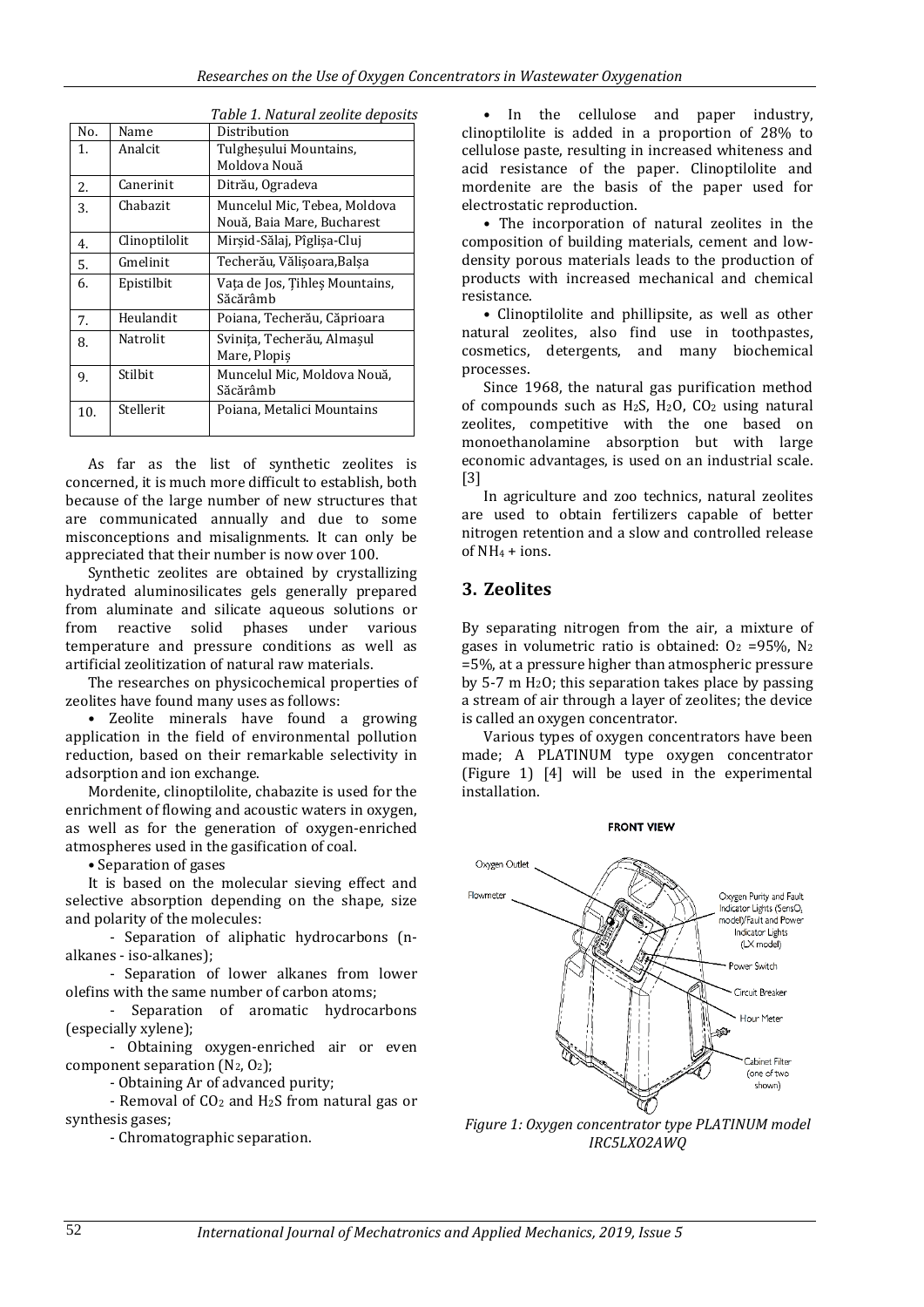Technical characteristics of the PLATINUM type oxygen concentrator model IRC5LXO2AWQ:

- a) Oxygen concentration level:
- Minimum 93% at 3 dm<sup>3</sup> / min;
- Minimum 91% at 4 dm<sup>3</sup> / min;
- Minimum  $87\%$  at 5 dm<sup>3</sup> / min.

b) Maximum oxygen pressure at the outlet of the device:

- 34.5 ± 3.45 kPa;

- c) Volumetric flow rate:  $0.5 \div 5$  dm<sup>3</sup> / min;
- d) Power consumption: 300W.

#### **4. Numerical Integration of the Equation of Oxygen Transfer Rate into Water**

The oxygen transfer speed equation in water is [5]:

$$
\frac{dC}{d\tau} = a \cdot k_L (C_s - C) \tag{1}
$$

where:

C - The dissolved oxygen concentration at the time τ; ak<sup>L</sup> -The volumetric mass transfer coefficient;

C<sup>s</sup> -The oxygen concentration in water at saturation. The values of  $ak<sub>L</sub>$  and  $C<sub>s</sub>$  are constant with time. If the boundary conditions  $C = C_0$  for  $\tau = 0$  are imposed, the equation (1) can be integrated:

$$
\frac{dC}{C_s - C} = a \cdot k_L d\tau
$$
 (2)

Assuming C <Cs, after integration, results:

$$
-\ln(C_s - C) = a \cdot k_L \cdot \tau + ct \tag{3}
$$

The ct. term is obtained from the limit condition:

$$
C = C_0 \qquad \qquad \text{for } \tau = 0 \tag{4}
$$

and has the value

$$
ct = -\ln\left(C_s - C_0\right) \tag{5}
$$

Inserting (5) into (3):

$$
-\ln(C_s - C) = a \cdot k_L \cdot \tau - \ln(C_s - C_0) \tag{6}
$$

$$
\ln(C_s - C) = \ln(C_s - C_0) - a \cdot k_L \cdot \tau \tag{7}
$$

$$
\ln(C_s - C) = \ln(C_s - C_0) + \ln e^{-a \cdot k_L \cdot \tau}
$$
 (8)

$$
\ln(C_s - C) = \ln((C_s - C_0) \cdot e^{-a k_L \cdot \tau})
$$
  
\n
$$
C_s - C = (C_s - C_0) \cdot e^{-a k_L \cdot \tau}
$$
  
\n
$$
C = C_s - (C_s - C_0) \cdot e^{-a k_L \cdot \tau}
$$
 (9)

initial:  $\tau = 0$  .

In the case of the study, gas is continuously introduced into the tank for 120 minutes, the regime is non-stationary,  $C_{02}$  increases in time.

In non-stationary regime, the measured amount is the concentration of oxygen in water in time. Measurements: water and air temperature, gas flow rate at the inlet of the tank and gas pressure in the body of the fine bubble generator.

Equation (9) has been numerically integrated by developing a computation program [6]. As initial data, the following are considered:

- The value of  $C_s$  is calculated from the relation  $[1]$ :

$$
C_s = C \frac{k\%}{21\%}
$$
 (10)

where k represents the volumetric ratio of oxygen that diffuses in water ( $k = 95\%$ ).

For t = 29 °C and p = 760 torr, C = 7.7 mg / dm<sup>3</sup>, in the case of air with low nitrogen content:

$$
C_s = 7.7 \frac{95\%}{21\%} = 34.8 \frac{mg}{dm^3}
$$
 (11)

- The initial concentration of dissolved oxygen in water at t<sub>H2O</sub> =  $24$  <sup>o</sup>C was C<sub>o</sub> =  $5.84$  mg / dm<sup>3</sup>.

- The gas flow rate introduced into the fine bubble generator: 5 dm<sup>3</sup> / min = 300 dm<sup>3</sup> / h; two concentrators will deliver  $2x300 \text{ dm}^3/h = 600 \text{ dm}^3/h$ of which:

• 95%  $O_2$  (i.e. 570 dm<sup>3</sup> / h);

• 5% N<sup>2</sup> (ie 30 dm<sup>3</sup> / h).

$$
Total 600 dm3 / h
$$

After running the computation program, it was possible to draw the function  $C_{02} = f(\tau)$  in figure 2.



*Figure 2: Graphical representation of variation in dissolved oxygen concentration in water in time*

The curve  $C_{02} = f(\tau)$  and the obtained values satisfactorily coincide with other data in the literature [6] [7] [8].

The above obtained theoretical results will be experimentally verified in paragraph 6.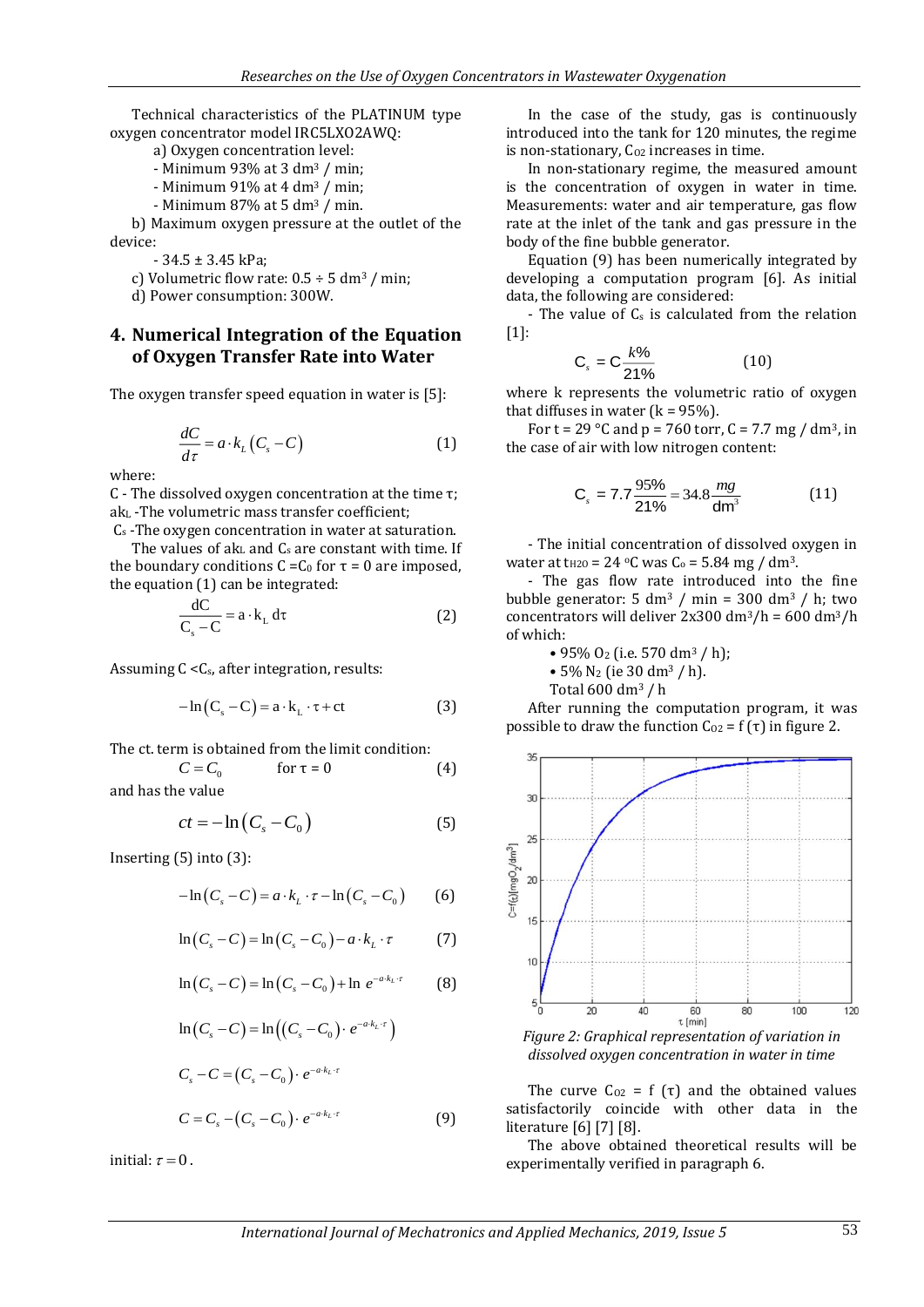#### **5. Description of the Experimental Installation**

Figure 3 shows the scheme of the experimental installation.

Oxygen concentrators (1) deliver 5 dm<sup>3</sup> / min i.e. 300 dm<sup>3</sup> / h each, so the installation delivers a flow rate of  $600 \text{ dm}^3$  / h at p > p<sub>atm</sub>.

This gas passes through the rotameter (4) and enters in the fine bubble generator on the position (12) located on the bottom of the water tank (10).

The air  $(5)$   $(6)$  and water 8  $(b + c)$  pressure and temperature are measured. For the operation of the air compressors within the oxygen generators 220V electric current is needed. Also for the movement of the oxygen probe in the water tank it is necessary to operate a mechanism [9].



*Figure 3: Scheme of the experimental installation for researches on water oxygenation 1 - oxygen concentrators; 2 - pressure regulator; 3 - valves; 4 - rotameter; 5- manometer*

*with digital indication; 6 - digital thermometer; 7 - compressed air duct; 8 - panel with devices; a-oxygen meter; b thermometer; c-manometer; 9 - electromechanical mechanism for probe oxygen sensor actuation; 10- water tank; 11 - oxygen probe; 12 - fine bubble generator; 13 - experimental installation support plate.*

On the compressed air route to the fine bubble generator there are measuring devices for pressure (5), temperature (6) and compressed air flow rate (4); for measuring the air pressure in the fine bubble generator the device (8, c) was provided. The water temperature in the tank was measured with the device (8, b), and the dissolved oxygen concentration in water with the oxygenometer (8, a).

In the Oxygen Operating Manual, it is foreseen that during the measurements, the probe shall be displaced by 0.3 m / s; it was necessary to construct an electromechanical mechanism for rotating the probe into the water tank by about 2 rot / s [9].

## **6. Purpose and Researches Methodology**

#### **6.1. Researches purpose**

The researches aims to validate the theoretical results obtained in the previous calculations. The influence of the composition of the gas mixture (air + oxygen with reduced nitrogen content) on the variation in the dissolved oxygen concentration in water is studied.

#### **6.2. Researches Methodology**

For each measurement step the following phases are successively followed [10] [11] [12]:

1. Perform the bubble generator pressure test;

2. Fill the tank with water up to  $H = 0.5$  m;

3. Measure the initial concentration of dissolved oxygen in water  $C_0$  (mg / dm<sup>3</sup>);

4. Measure the water temperature in the tank and the air temperature;

5. Insert the fine bubble generator back and record the start time of the experiment;

6. The pressure and the compressed air flow rate are measured and maintained constants by means of control valves;

7. After 15 minutes, the oxygenation of the water is stopped and the oxygen probe is introduced into the water;

8. Start the electro-actuator of the probe that provides a speed of  $0.3 \text{ m}$  / s; when the oxygen concentration value on the oxygen meter screen stabilizes, it means that the measurement has been completed;

9. Remove the oxygen probe from the tank;

10. Restart the oxygenation system and note the time.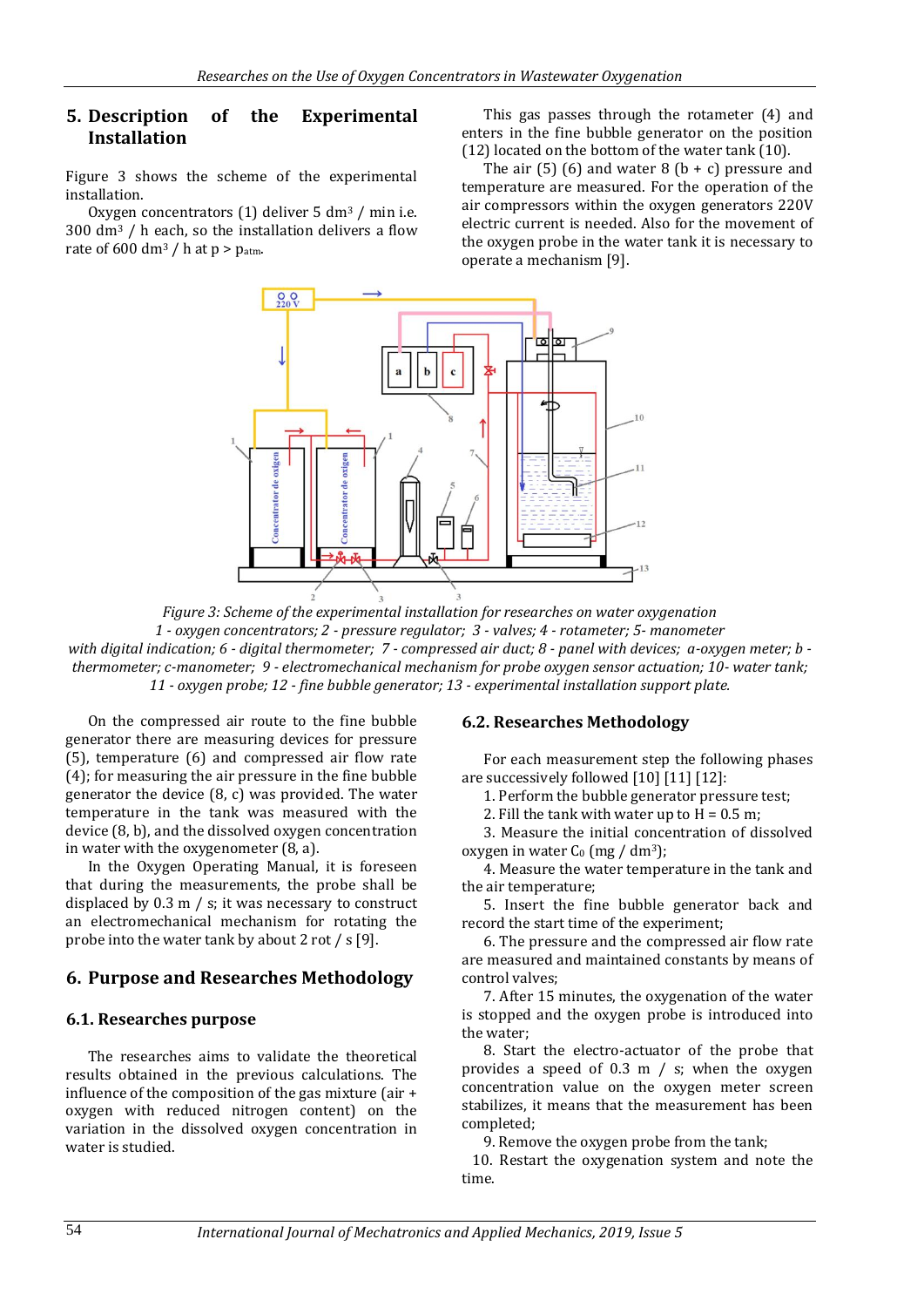From the experimental researches, it was found that by introduction an air flow  $V = 600$  dm<sup>3</sup>/h into the water tank of  $H = 0.5$  m with a water volume 0.5  $x$  0.5  $x$  0.5 = 0.125 m<sup>3</sup>, the dissolved oxygen concentration in the water approaches the saturation concentration after a time  $\tau = 2$  h.

The dissolved oxygen concentration in water was measured at equal time intervals:  $τ = 0$  min;  $τ = 15$ min; τ = 30 min; τ = 45 min; τ = 60 min; τ = 75 min; τ = 90 min; τ = 105 min; τ = 120 min.

The figure shows a picture of the experimental installation in which the two oxygen concentrators are operating and delivers  $2 \times 300 = 600$  dm<sup>3</sup> / h of gas (oxygen + nitrogen).



*Figure 4: View of experimental installation*

The results of the experimental measurements are shown in Table 1; it will be compared to the theoretical results obtained in paragraph 4.

| rubic Li Title of the Tubic about for Exemployment |                               |  |
|----------------------------------------------------|-------------------------------|--|
| $\tau$ [min]                                       | $C \,[\text{mg}/\text{dm}^3]$ |  |
|                                                    | 5.84                          |  |
| 15                                                 | 20.1                          |  |
| 30                                                 | 27.2                          |  |
| 45                                                 | 31.0                          |  |
| 60                                                 | 32.5                          |  |
| 75                                                 | 33.1                          |  |
| 90                                                 | 33.6                          |  |
| 105                                                | 33.8                          |  |
| 120                                                | 34.1                          |  |

*Table 2. Title of the Table used for Exemplification*

Experimentally determined  $CO<sub>2</sub>$  values are shown in Figure 9 through points.



*1 - theoretical results; 2 - experimental results.*

From Figure 5, one can observe a good coincidence between the theoretical and experimental results regarding the increase in dissolved  $0<sub>2</sub>$  in water.

## **7. Conclusions**

The most advanced method of water oxygenation is when pure oxygen is pumped into the water; the costs of using these methods are relatively high.

An efficient water oxygenation process is also achieved when air with low nitrogen content is introduced into the water.

Based on a technical-economic calculation, one can determine which solutions (1) or (2) are more advantageous, which will be solved in a future paper.

The graph  $C_{02}$ = f (τ) is confirmed by many literature data [12] [13] [16].

Obviously, to reduce the oxygenation time, i.e. to reach the value of Cs, the percentage of  $90\%$  O<sub>2</sub> must be increased to 100%.

The obtained experimental results are similar to those of other specialized papers [13] [14] [15].

## **References**

- [1] Elena Beatrice Tănase, Influența compoziției gazului insuflat în apă asupra conținutului de oxigen dizolvat, Teză de doctorat, Universitatea POLITEHNICA din București, Facultatea de Inginerie Mecanică și Mecatronică 2017.
- [2] M. Cruceanu, E. Popovici, s.a. Site Moleculare zeolitice, Editura Științifică și Enciclopedică București 1986.
- [3]Ion Untea, Eugen Pincovschi, Site moleculare zeolitice, Editura ARS DOCENDI, București 2000.
- [4] www.invacare.com, Operator's Manual Platinum, Oxygen Concentrators Standard with SensO2 and Home Fill model ICR5LXO2AWQ.
- [5]I. Căluşaru, Influența proprietăților fizice ale lichidului asupra eficienței proceselor de aerare, Teză de doctorat, Universitatea POLITEHNICA din București, Facultatea de Inginerie Mecanică și Mecatronică 2014.
- [6]I. M. Căluşaru, N. Băran, Al. Pătulea, Researches regarding the transfer of oxygen in water, The 3rd International Conference on Mechanic Automation and Control Engineering (MACE 2012) July 27th -29th, published by IEEE Computer Society CPS, and then submitted to be indexed by Ei Compendex, Baotou, China, 2012, pp. 2617-2620.
- [7] A. Pătulea, N. Băran, I. Căluşaru, Measurements of Dissolved Oxygen Concentration in Stationary Water, World Environment (Scientific &